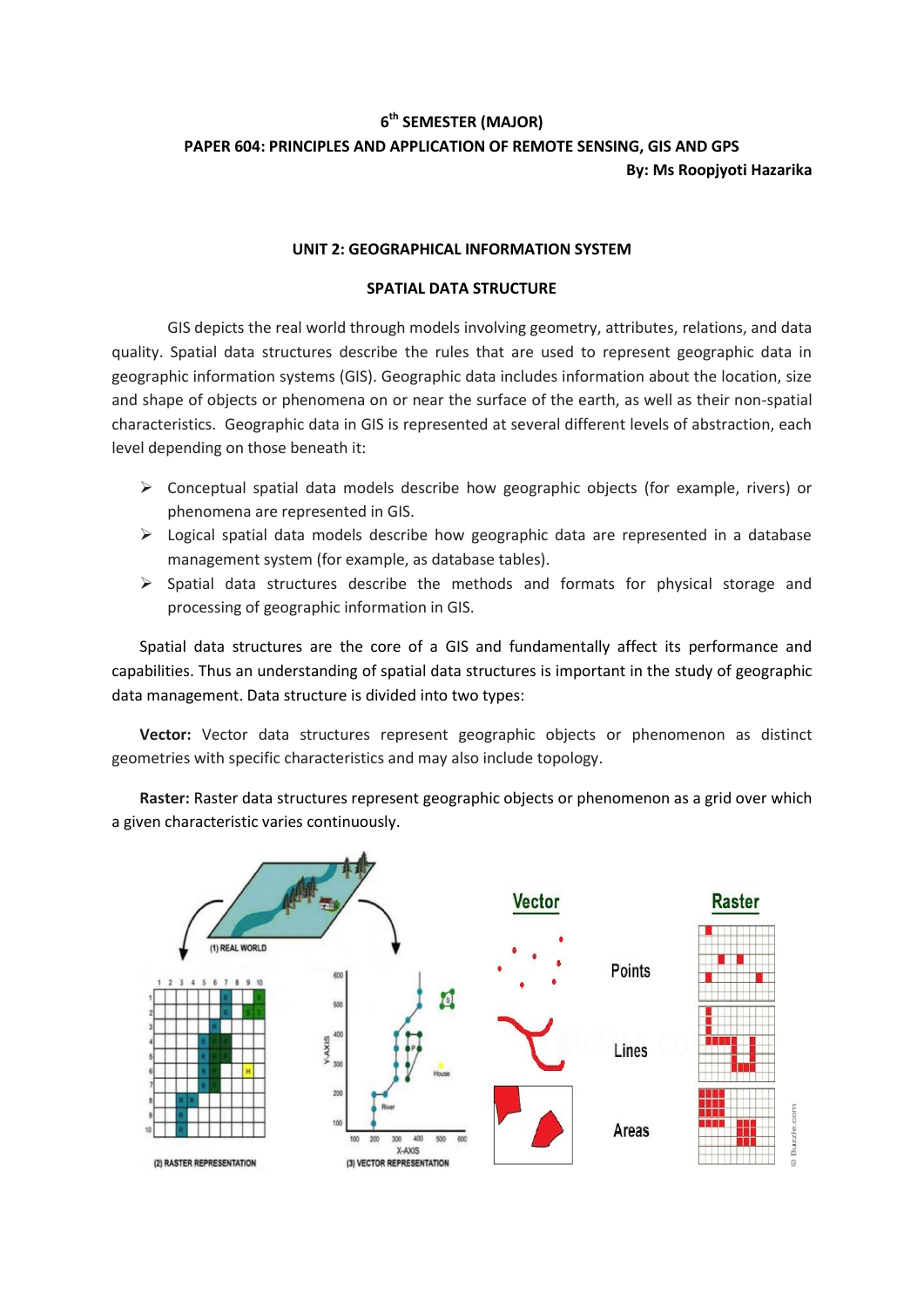**VECTOR DATA STRUCTURE:** The basis of the vector model is the assumption that the real world can be divided into clearly defined elements where each element consists of an identifiable object with its own geometry of points, lines, or areas (polygons). In principle, every point on a map and every point in the terrain it represents is uniquely located using two or three numbers in a coordinate system, such as in the northing, easting, and elevation in Cartesian coordinate system.

Vector is a data structure, used to store spatial data. Vector data is comprised of lines or arcs, defined by beginning and end points, which meet at nodes. The locations of these nodes and the topological structure are usually stored explicitly. Features are defined by their boundaries only and curved lines are represented as a series of connecting arcs. Vector storage involves the storage of explicit topology, which raises overheads. A vector based GIS is defined by the vectorial representation of its geographic data. According with the characteristics of this data model, geographic objects are explicitly represented and, within the spatial characteristics, the thematic aspects are associated.

In the vector based model, geospatial data is represented in the form of co-ordinates. In vector data, the basic units of spatial information are points, lines (arcs) and polygons. Each of these units is composed simply as a series of one or more co-ordinate points, for example, a line is a collection of related points, and a polygon is a collection of related lines.

**Co-ordinate:** Pairs of numbers expressing horizontal distances along orthogonal axes, or triplets of numbers measuring horizontal and vertical distances, or n-numbers along n-axes expressing a precise location in n-dimensional space. Co-ordinates generally represent locations on the earth's surface relative to other locations.

**Point:** A zero-dimensional abstraction of an object represented by a single X, Y co-ordinate. A point normally represents a geographic feature too small to be displayed as a line or area; for example, the location of a building location on a small-scale map, or the location of a service covers on a medium scale map.

**Line:** A one-dimensional geometry is a line, arc or string of line segments (sometimes called a polyline) connecting point geometries. It is a set of ordered co-ordinates that represent the shape of geographic features too narrow to be displayed as an area at the given scale (contours, street centrelines, or streams), or linear features with no area (county boundary lines). A line is synonymous with an arc (used synonymously with line).

**Polygon:** A two-dimensional geometry is a polygon, defined by a sequence of onedimensional geometries with the same start and end point. Polygons may be simple or complex. Complex polygons may be aggregations of more than one polygon and may have holes, possibly with island geometries inside the holes. It is a feature used to represent areas. A polygon is defined by the lines that make up its boundary and a point inside its boundary for identification. Polygons have attributes that describe the geographic feature they represent.

A **three-dimensional geometry** is a solid, defined by a collection of two-dimensional geometries with a z coordinate (usually representing height relative to a reference point). The solid may also contain holes or be an aggregation of multiple solids.